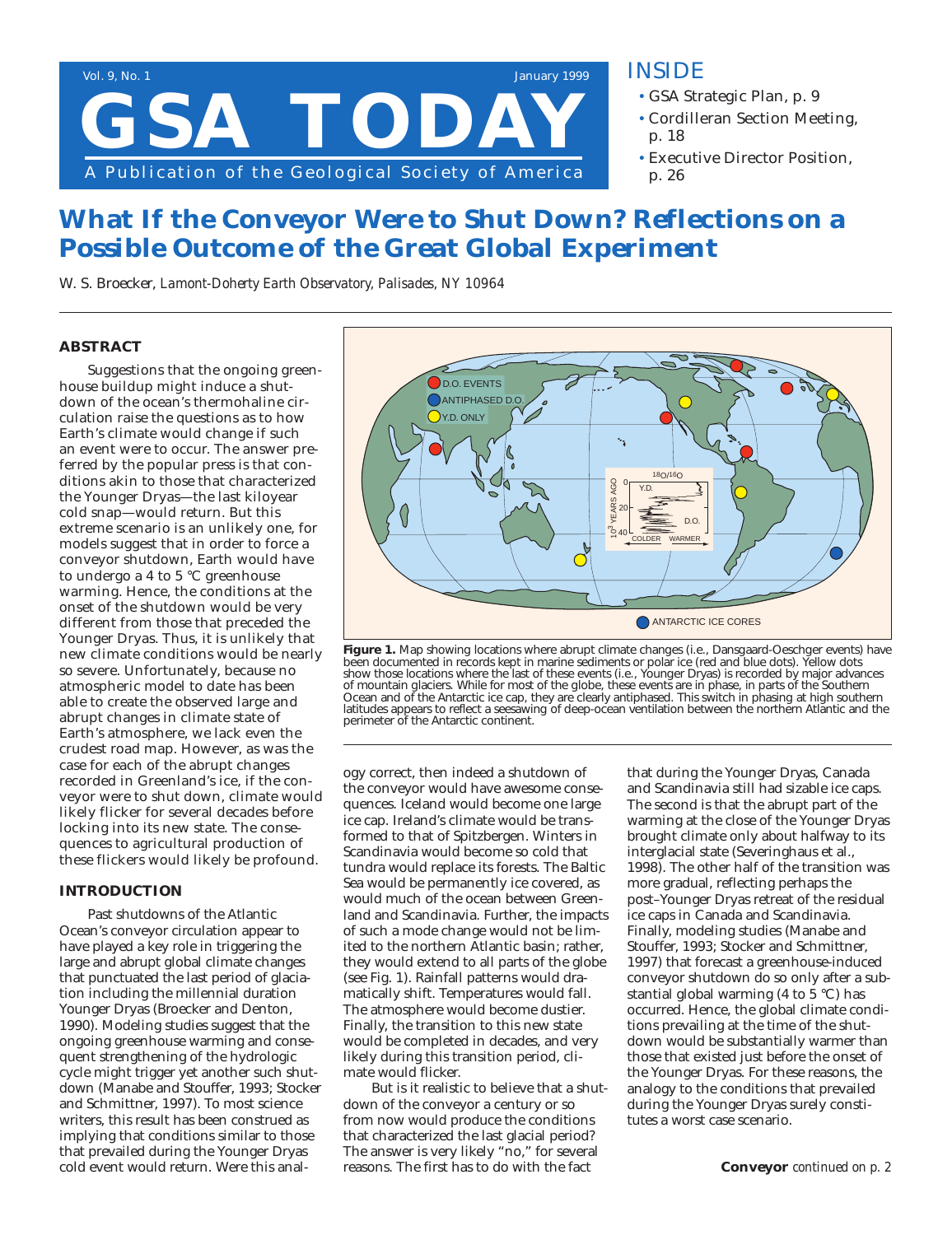## **IN THIS ISSUE**<br>Vol. 9, No. 1 *January* **ISSUE**<br>**What If the Conveyor Were to Shu** *Vol. 9, No. 1*

**GSA TODAY** (ISSN 1052-5173) is published monthly by The Geological Society of America, Inc., with offices at 3300 Penrose Place, Boulder, Colorado. Mailing address: P.O. Box 9140, Boulder, CO 80301-9140, U.S.A. Periodicals postage paid at Boulder, Colorado, and at additional mailing offices. **Postmaster:** Send address changes to *GSA Today,* Membership Services, P.O. Box 9140, Boulder, C.O. 80301-9140.

Copyright © 1999, The Geological Society of America, Inc. (GSA). All rights reserved. Copyright not claimed on content prepared wholly by U.S. Government employees within the scope of their employment. Permission is granted to individuals to photocopy freely all items other than the science articles to further science and education. Individual scientists are hereby granted permission, without royalties or further requests, to make unlimited photocopies of the science articles for use in classrooms to further education and science, and to make up to five copies for distribution to associates in the furtherance of science; permission is granted to make more than five photocopies for other noncommercial, nonprofit purposes furthering science and education upon payment of a fee (\$0.25 per page-copy) directly to the Copyright Clearance Center, 222 Rosewood Drive, Danvers, MA 01923 USA, phone (978) 750-8400, http://www. copyright.com; when paying, reference *GSA Today,* ISSN 1052-5173. Written permission is required from GSA for all other forms of capture, reproduction, and/or distribution of any item in this publication by any means, including posting on authors' or organizational Web sites, except that permission is granted to authors to post the abstracts only of their science articles on their own or their organization's Web site providing the posting includes this reference: "The full paper was published in the Geological Society of America's newsmagazine, *GSA Today,* [include year, month, and page number if known, where article appears or will appear]." GSA provides this and other forums for the presentation of diverse opinions and positions by scientists worldwide, regardless of their race, citizenship, gender, religion, or political viewpoint. Opinions presented in this publication do not reflect official positions of the Society.

**SUBSCRIPTIONS** for 1999 calendar year: **Society Members:** *GSA Today* is provided as part of membership dues. Contact Membership Services at (800) 472-1988, (303) 447-2020 or member@geosociety.org for membership information. **Nonmembers & Institutions:** Free with paid subscription to both *GSA Bulletin* and *Geology,* otherwise \$50 for U.S., Canada, and Mexico; \$60 elsewhere. Contact Subscription Services. **Single copies** may be requested from Publication Sales. Also available on an annual CD-ROM, (together with *GSA Bulletin, Geology,* GSA Data Repository, and an Electronic Retrospective Index to journal articles from 1972); \$89 to GSA Members, others call GSA Subscription Services for prices and details. Claims: For nonreceipt or for damaged copies, members contact Membership Services; all others contact Subscription Services. Claims are honored for one year; please allow sufficient delivery time for overseas copies, up to six months.

**STAFF:** Prepared from contributions from the GSA staff and membership.

**Executive Director:** *Donald M. Davidson, Jr.* **Science Editors:** *Suzanne M. Kay, Department of Geological Sciences, Cornell University, Ithaca, NY 14853; Molly F. Miller, Department of Geology, Box 117-B, Vanderbilt University, Nashville, TN 37235* **Forum Editor:** *Bruce F. Molnia, U.S. Geological Survey, MS 917, National Center, Reston, VA 22092* **Director of Publications:** *Peggy S. Lehr* **Managing Editor:** *Faith Rogers* **Assistant Editor:** *Vanessa Carney* **Production Manager:** *Jon Olsen* **Production Editor and Coordinator:** *Joan E. Manly* **Graphics Production:** *Joan E. Manly, Leatha L. Flowers*

**ADVERTISING:** Classifieds and display: contact Ann Crawford, (303) 447-2020; fax 303-447-1133; acrawford@ geosociety.org.

Issues of this publication are available as electronic Acrobat files for free download from GSA's Web Site, http://www. geosociety.org. They can be viewed and printed on various personal computer operating systems: MSDOS, MSWindows, Macintosh, and Unix, using the appropriate Acrobat reader. Readers are available, free, from Adobe Corporation: http://www.adobe.com/acrobat/readstep.html.

This publication is included on GSA's annual CD-ROM, *GSA Journals on Compact Disc.*  Call GSA Publication Sales for details.

Printed in U.S.A. using pure soy inks.



| What If the Conveyor Were to Shut Down?<br>Reflections on a Possible Outcome of the |              |
|-------------------------------------------------------------------------------------|--------------|
| Great Global Experiment                                                             | $\mathbf{1}$ |
|                                                                                     |              |
| GSA Strategic Plan                                                                  | $\mathsf{Q}$ |
| Environment Matters  10                                                             |              |
|                                                                                     |              |
| 1999 Officers and Councilors  11                                                    |              |
| 1999 Research Grants 11                                                             |              |
| Presidential Address Abstract  12                                                   |              |
| GSA Today Student Correspondent  12                                                 |              |
| Cady Award Nominations  12                                                          |              |
| Call For Nominations  13                                                            |              |
| Technical Program and                                                               |              |
|                                                                                     |              |
| GSAF Update  14                                                                     |              |
| Cordilleran Section Meeting  18                                                     |              |

#### **Conveyor** *continued from p. 1*

If the climate change from Younger Dryas to present is not an apt analogy to that which would accompany a conveyor shutdown, then how might we go about estimating the consequences of such an event? As noted by some readers of my papers that warned of a possible greenhouse-induced conveyor shutdown (Broecker, 1997a, 1997b), I stopped short of presenting a specific scenario, for I was fully aware of the pitfalls associated with any such attempt.

#### **ALLERØD–YOUNGER DRYAS ANALOGY**

A less imperfect analogy to what might happen if the conveyor were to shut down is the climate change that accompanied the abrupt transition from the near interglacial conditions that prevailed during the Allerød to the cold conditions that prevailed during the Younger Dryas (see Table 1). The reasons are as follows. First, this transition represents a shutdown rather than a start-up of the conveyor. Second, the melting of the Northern Hemisphere's residual ice caps nearly halted during the Younger Dryas. Hence this analogy is flawed neither by the influence of changing ice cap size nor by that of changing sea level. But it is flawed in that the base state (i.e., the Late

| Washington Report  21                    |    |
|------------------------------------------|----|
| Congressional Science Fellowship  22     |    |
| New GSA Members, Associates, Fellows  23 |    |
|                                          |    |
| Executive Director Position  26          |    |
| 1999 Section Meetings  27                |    |
|                                          |    |
| Bulletin and Geology Contents  30        |    |
| Appreciation and Thanks  31              |    |
| Call for Geology Co-Editor  31           |    |
| Cole Award Nominations  32               |    |
| 1999 GeoVentures  32                     |    |
|                                          |    |
| 1999 Division Officers  34               |    |
| Classifieds                              | 35 |
| GSA Meetings                             | 36 |
|                                          |    |

Allerød climate) was different from today's and even more different from that which would prevail at the time of a greenhouseinduced conveyor shutdown. Nevertheless, it is worthwhile to compare the climate of the late Allerød with that of the Younger Dryas.

The contrast between climate conditions during the warm Allerød and cold Younger Dryas is recorded in four major ways (see Fig. 2): (1) pollen and beetle remains in lake and bog sediments tell us about differences in continental temperature, (2) moraines formed during the Younger Dryas record advances of mountain glaciers, (3) planktonic foraminifera shells in marine sediments document decreases in surface ocean temperature, and (4) the oxygen isotope records kept in ice and lacustrine calcium carbonate record shifts in hydrological conditions. These records send a consistent message. Conditions during the Allerød were nearly as warm as those that characterized the Holocene. As clearly shown by pollen records, the beginning of the Bolling-Allerød marked a worldwide transition from glacial to interglacial conditions. The lapse back to cold conditions during the Younger Dryas, while documented at many localities throughout the world, has a puzzling signature. It is clearly recorded by the descent of mountain snowlines in the American Rockies (Gosse et al., 1995),

#### **TABLE 1. CONTRAST IN PROPERTIES OF THE SUMMIT GREENLAND ICE CORES (GISP AND GRIP) DURING THREE PERIODS**

|                                                                                         | Late Allerød           | Younger Dryas          | Early Holocene*        |  |
|-----------------------------------------------------------------------------------------|------------------------|------------------------|------------------------|--|
| Ice accumulation rate<br>(Alley et al., 1993)                                           | $13 \text{ cm/yr}$     | 8 cm/yr                | $22 \text{ cm/yr}$     |  |
| $\delta^{18}$ O of ice<br>(Dansgaard et al., 1993)                                      | $-38%$                 | $-41\%$                | $-35\%$                |  |
| $CH4$ content of trapped air<br>(Chappellaz et al., 1993)                               | $670$ pdb <sup>†</sup> | $480$ pdb <sup>†</sup> | $710$ pdb <sup>†</sup> |  |
| Dust infall rate<br>(Mayewski et al., 1994)                                             | Low                    | High                   | Very low               |  |
| *Full interglacial conditions established.<br><sup>†</sup> Parts per billion by volume. |                        |                        |                        |  |

**2 GSA TODAY, January 1999**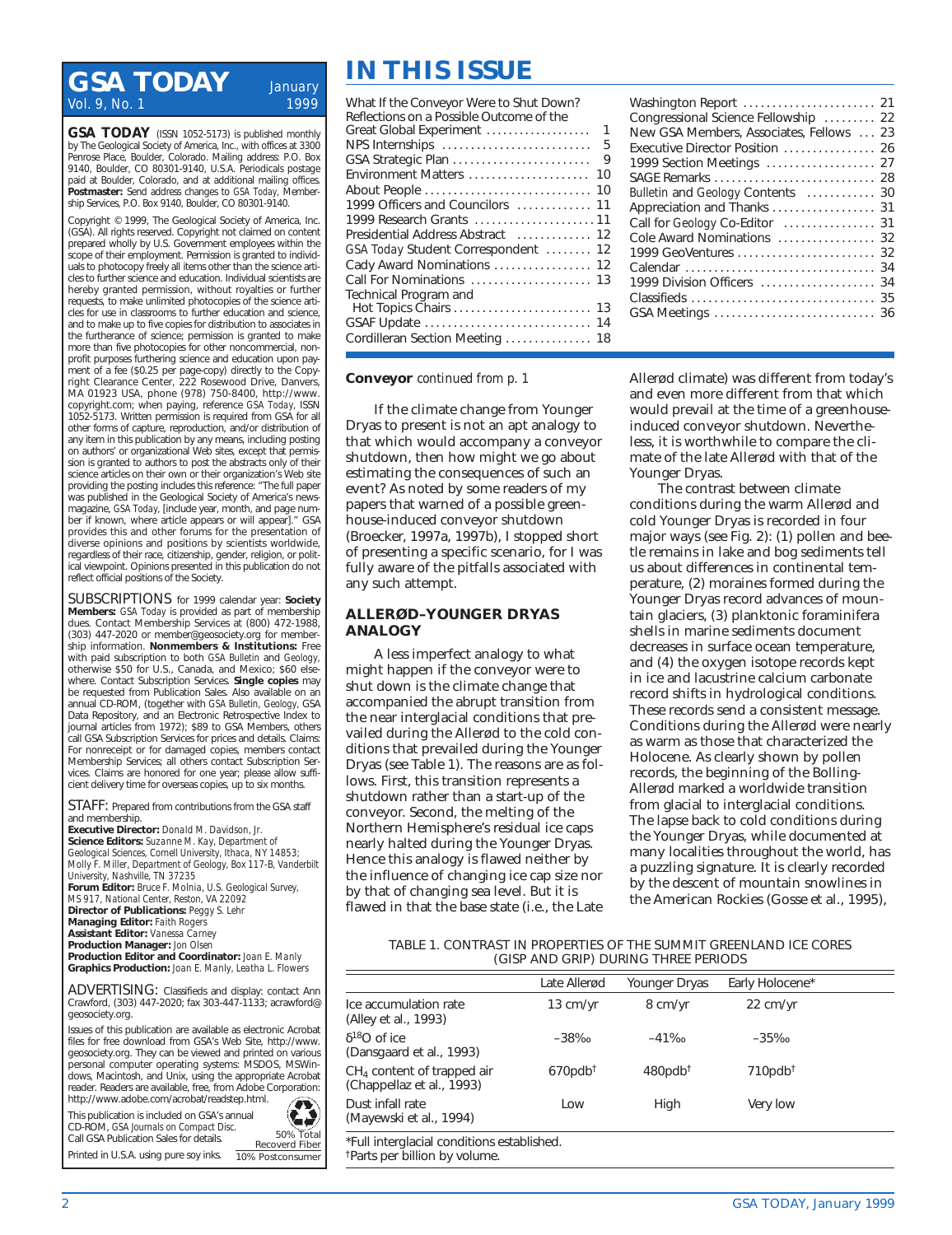

**Figure 2.** Records demonstrating the profound change in climatic conditions that occurred in the northern Atlantic basin between the Bølling-Allerød (BA) warm interval and the Younger Dryas (YD) cold interval. Left: temperature record based on beetle carapaces (Atkinson et al., 1987). Center: oxygen isotope records from Greenland ice (Dansgaard et al., 1993) and from Swiss lake CaCO<sub>3</sub> (Eicher and Siegenthaler, 1983). Right: abundance of the cold-loving planktonic foraminifera species *N. pachyderma* (left coiling) in the Norwegian Sea (Lehman and Keigwin, 1992).

in the Swiss Alps (Ivy-Ochs et al., 1996), in the tropical Andes (Van der Hammen and Hooghiemstra, 1995; Clapperton et al., 1997), and in the New Zealand Alps (Denton and Hendy, 1994). The oxygen isotope records in Swiss (Eicher and Siegenthaler, 1983) and Polish (Goslar et al., 1995) lakes, tropical mountain glaciers (Thompson et al., 1995) and in the Greenland ice sheet (Dansgaard et al., 1993) make clear that the hydrologic cycle in the region surrounding the northern Atlantic operated quite differently during the cold episodes (late glacial and Younger Dryas) than during the warm episodes (Allerød and Holocene). That these differences in the hydrologic cycle extended well beyond the region around the northern Atlantic is suggested by the substantially lower rate of global methane production during the Younger Dryas as recorded in ice cores from Antarctica and Greenland (Chappellaz et al., 1993; Brook et al., 1996). As the methane content of the atmosphere is set by the areal extent and temperature of the world's wetlands, these systems must on the average have been drier and colder. The dust record preserved in Greenland ice implies that storminess in the Asian deserts from which the dust has been shown to originate (Biscaye et al., 1997) must have been more intense during the Younger Dryas than during the Allerød. Finally, the benthic oxygen proxy for the deep Santa Barbara basin (Behl and Kennett, 1996) for the Arabian Sea (Schulz et al., 1998) and for the Cariaco Trench (Hughen et al., 1996, 1998) suggests major alternation in thermocline ventilation between these times. In contrast, the Younger Dryas is weakly expressed in many pollen records, giving rise to numerous claims that it didn't cause significant climate change outside northern Europe. Even in Switzerland, where the snowline descent and 18O change are large and thoroughly documented, the Younger Dryas

pollen change is muted. One interpretation for this seeming dichotomy is that while its impacts were global, the Younger Dryas was not simply a return to glacial state. Rather, it lacks an analog and represents yet another mode of operation of the Earth system.

One other aspect of the Allerød– Younger Dryas oscillation must be mentioned. Ice cores from the polar plateau in Antarctica reveal that the millennial-duration climate changes that punctuated the last glacial period were antiphased with respect to those elsewhere in the world (Blunier et al., 1998). During the Allerød, the ongoing warming of the polar plateau came to a halt. Then, at approximately the time of the onset of the Younger Dryas, the warming commenced once again at an even steeper rate than that in progress before the Allerød pause. Based on reconstructions of the radiocarbon content of surface ocean carbon, Hughen et al. (1996) clearly demonstrated that at the onset of the Younger Dryas, the Atlantic's conveyor circulation must have shut down, allowing newly produced 14C to be backlogged in the atmosphere and upper ocean. Then,



+6 +6 +4 +4  $\widetilde{S}$ ∆ FROM HOLOCENE TEMPERATURE ( °C ) REST ALLEROD **S FROM HOLOCENE TEMPERATURE** OF THE WORLD TO +2 +2 YOUNGER DRYAS 0 0 NORTH ATLANTIC BASIN REST OF THE WORLD -2 -2 -4 -4 FUTURE **GREENHOUSE** NORTH INDUCED **TLANTIC** -6 -6 CONVEYOR BASIN SHUTDOWN -8 -8 TIME **TIME** 

200 years later, the backlogging ceased and the excess 14C in the atmosphere and upper ocean was gradually drained back down. I suggested that this drain-down was caused by the inception of a new mode of deep water formation in the Southern Ocean, and that this new mode delivered extra heat to the Antarctic continent, reinitiating the stalled warming (Broecker, 1998).

When the difference in base conditions between those that prevailed during the Allerød and those that would prevail when the greenhouse warming has become sufficiently intense to threaten a conveyor shutdown is taken into account, then the picture looks quite different. As shown by the simplistic scenario presented in Figure 3, while conditions in the northern Atlantic basin would likely become cooler than now, for the rest of the world this change might only ameliorate part of the accrued greenhouse warming. But of course, even if the temperature change could be adequately assessed, we would still lack information regarding those aspects of the climate change which would matter the most (rainfall patterns, soil moisture, storminess, dustiness, etc.). One must keep in mind that as the physics of mode changes is so poorly understood, diagrams such as that in Figure 3 are unlikely to portray what would happen if the Earth system were to undergo a mode switch. The consequences of such a change defy prediction.

The last point to be made is that the Allerød to Younger Dryas transition was punctuated by flickers (see Fig. 4). Electrical conductivity measurements on the GISP2 ice core (Taylor et al., 1993a, 1993b) show that the onset of the Younger Dryas was marked by a period of increased dust fall onto the Greenland ice cap which lasted for about 5 years. This brief dust episode was followed by a several-yearlong respite. Then came a second and a third episode each followed by respites. Finally, about 45 years after the onset of

**Conveyor** *continued on p. 4*

**Figure 3.** Simplistic scenario of possible impact on Earth temperatures of a greenhouse-induced conveyor shutdown based on an analogy to the Allerød to Younger Dryas transition, but taking into account that Earth temperatures just prior to a greenhouse-induced shutdown would be several degrees warmer than those that prevailed during the Allerød. While this change would likely cause temperatures around the northern Atlantic basin to drop below their present values, for the rest of the world, it would merely alleviate some part of accrued greenhouse warming. While seemingly comforting, this analogy says nothing regarding all-important changes in the hydrologic cycle, which would surely accompany such a mode change.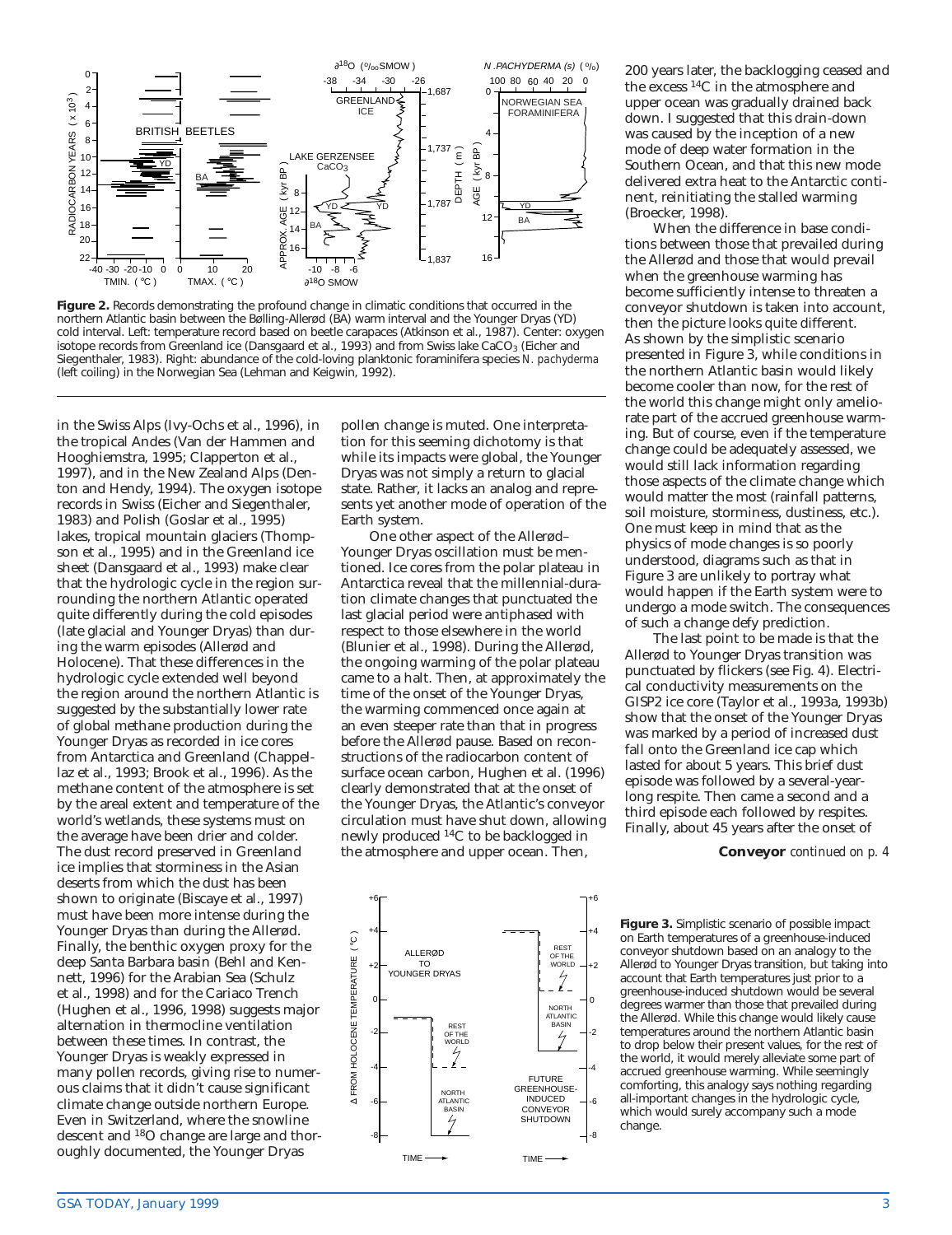

**Figure 4.** Electrical conductivity of the Summit, Greenland, GISP ice core measured by scraping a pair of electrodes along a fresh ice surface (Taylor et al., 1993a, 1993b). Periods of high dust fall had low conductivity because  $CaCO<sub>3</sub>$  in the dust neutralizes proton-bearing acids carried by snow. As annual layers are clearly seen, there is no question regarding duration of each episode.

#### **Conveyor** *continued from p. 3*

the first dust episode, Younger Dryas conditions locked in. As similar flickers accompanied all the Dansgaard-Oeschger (D-O) transitions, the likelihood that they would accompany a greenhouse-induced mode switch is reasonably high.

#### **WHAT TRIGGERS THERMO-HALINE REORGANIZATIONS**

The trigger for the precipitous Younger Dryas cooling as first proposed by Rooth (1982) was likely the large pulse of fresh water released into the northern Atlantic as a result of the sudden switch in the outlet of proglacial Lake Agassiz from the Mississippi to the St. Lawrence drainage. This switch was triggered by the retreat of the Laurentian ice cap, which formed the northern shoreline of the lake. When the ice dam gave way, the lake surface dropped in a series of steps by about 100 m (Teller and Thorliefson, 1983). The water released flooded eastward into the northern Atlantic and presumably reduced the salinity of surface waters there to the point where deep water could no longer form. Radiocarbon dating places the timing of the drop in lake level resulting from this switch at about 11000 14C yr ago (that is, within the dating uncertainty of the time of the onset of the Younger Dryas). Confirmation comes from the record kept in Gulf of Mexico sediments, which reveals that a reduction in the input of low 18O meltwater from the Mississippi occurred at close to this time (Broecker et al., 1989). I published a full account of this scenario as a popularized article entitled "The Biggest Chill" in *Natural History* (Broecker, 1987). Unbeknownst to me, the editors added the following subtitle:

"When ocean currents shifted, Europe suddenly got cold." Then they went on to say, "Could it happen again?" At the time, this statement greatly annoyed me because I had carefully avoided any mention of the future in the article itself. But now in retrospect, perhaps I should forgive them.

During the course of the 50 000-yrduration glacial period, 20 climate shifts

similar to that marking the beginning of the Younger Dryas occurred. It is highly unlikely that each was driven by a sudden influx of ponded meltwater. Rather, there must have been another cause. One possibility is that these shifts were driven by a salt oscillator (Broecker et al., 1990). During times when the conveyor was off, the northern Atlantic region was extremely cold, and fresh water accumulated in the ice caps of Canada and Scandinavia rather than running off to the sea. This allowed the salinity of surface waters in the Atlantic Ocean to rise. When the density of waters in the northern Atlantic became large enough, conveyor circulation was reinitiated. Once in action, the heat released from the conveyor's upper limb caused the ice caps to recede, releasing fresh water to the Atlantic. Surface water salinities were then driven back down to that level where deep water could no longer form, causing the conveyor to shut down. Viewed in this context, one would conclude that during the Allerød, warm ice cap melting drove down the salinity of the northern Atlantic until the shutdown threshold was reached. Likely the surge of water stored in Lake Agassiz merely

pushed the system over the brink; i.e., in the absence of such a surge, the system might well have reached this threshold due to the progressive reduction in salinity caused by the ice cap melting. Similarly, greenhouse-driven polar warming and strengthening of the hydrologic cycle during the coming 100 or so years may push the system over the brink once again, bringing the conveyor to a halt. As has been emphasized by many authors (see Rahmstorf, 1996), regardless of the impetus, once the conveyor is shut down, a fresh water lid forms in the northern Atlantic, temporarily locking ocean circulation into one of its alternate modes of operation.

#### **MODELS TO THE RESCUE?**

But wouldn't predictions based on conveyor shutdowns carried out in linked ocean-atmosphere climate models be more informative than analogies to past changes? I would contend that to date no model is up to the task. No one understands what is required to cool Greenland by 16 °C and the tropics by  $4 \pm 1$  °C, to lower mountain snowlines by 900 m, to create an ice sheet covering much of North America, to reduce the atmosphere's CO2 content by 30%, or to raise the dust rain in many parts of Earth by an order of magnitude. If these changes were not documented in the climate record, they would never enter the minds of the climate dynamics community. Models that purportedly simulate glacial climates do so only because key boundary conditions are prescribed (the size and elevation of the ice sheets, sea ice extent, sea surface temperatures, atmospheric  $CO<sub>2</sub>$  content, etc.). In addition, some of these models have sensitivities whose magnitude many would challenge. What the paleoclimatic record tells us is that Earth's climate system is capable of jumping from one mode of operation to another. These modes are self-sustaining and involve major differences in mean global temperature, in rainfall pattern, and in atmospheric dustiness. In my estimation, we lack even a firstorder explanation as to how the various elements of the Earth system interact to generate these alternate modes. One intriguing proposal implies that excess atmospheric dust lowers the mean residence time of water molecules in the

**Conveyor** *continued on p. 5*



**Figure 5.** The angry beast. Drawing by P. Catanzaro.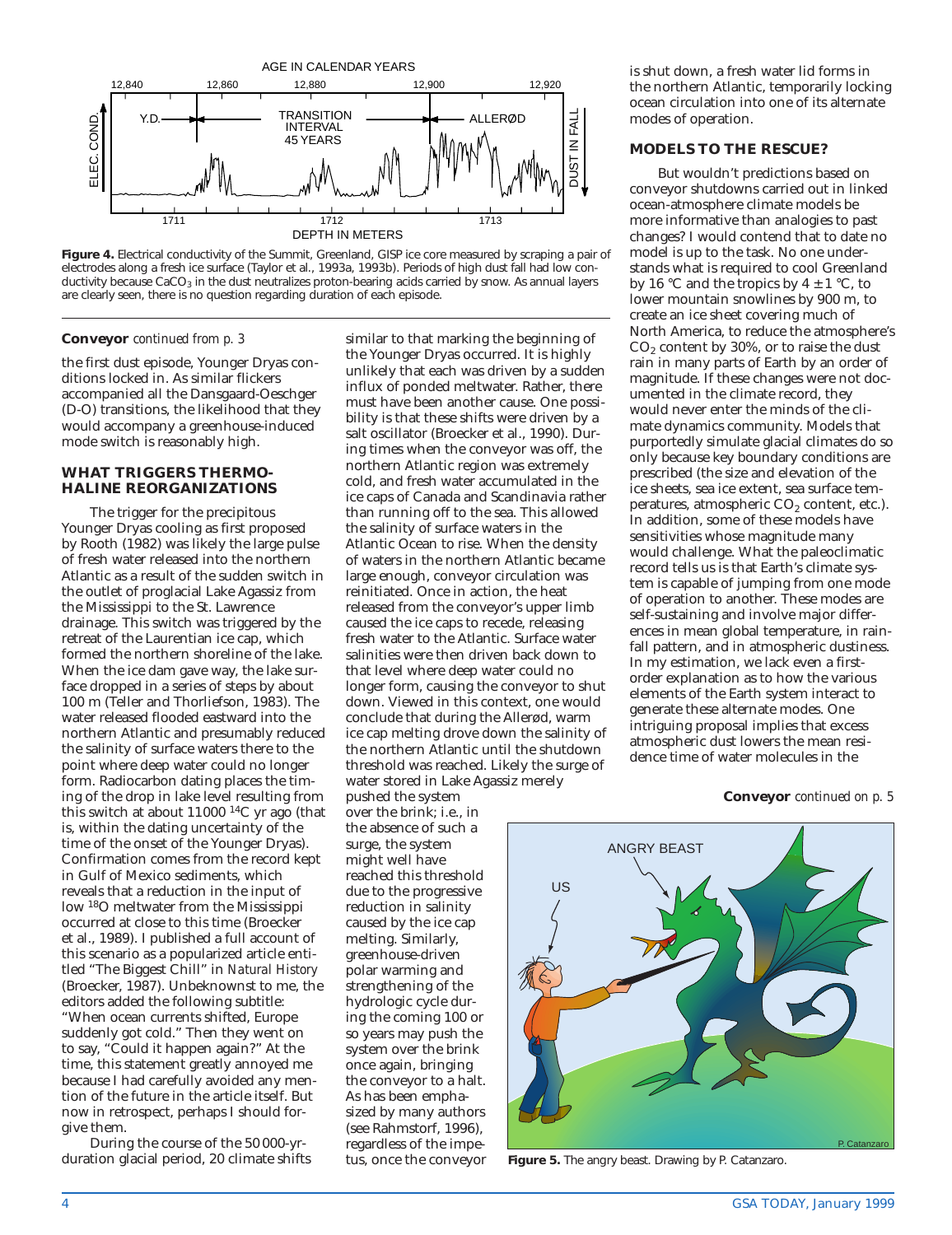**Summer Internships for Undergraduate Geoscience Majors:** *National Park Service Geology Internships through the Institute for Environmental Education of the Geological Society of America*

The Institute for Environmental Education at GSA is offering ten National Park Service undergraduate geology internships for the summer of 1999. Some of the internships involve educating visitors about park geology, others involve working with the park's geologic or paleontologic resources, and some involve both educational and resource management duties. Specific information on the positions and qualifications for each internship are listed in the separate descriptions below.

Internships will be awarded on a competitive basis to junior or senior undergraduate geoscience majors. Applicants must be GSA Student Associates. (Applicants may join GSA by submitting a membership application with their internship application materials.)

Each internship carries a \$2,500 stipend to cover transportation, food, and incidental expenses. Park housing will be provided free of charge. Sponsors for the 1999 internships will be announced in the spring of 1999. Funding for 1998 interns was generously provided by Shell Oil Company Foundation, John F. and Carol Mann, Jr., and the Frank A. Campini Foundation.

Internship applications must include the following: (1) A standard letter-size sheet of paper with: (a) your name, (b) your address at school, (c) your telephone number, (d) your e-mail address (if applicable), (e) the dates you are available for an internship this summer, and (f) your GSA membership number (or attach your completed application for GSA Student Associate); (2) One copy of your resume; (3) One copy of your academic transcript (unofficial is acceptable); (4) One letter of reference from a faculty member in your geoscience department (the letter may be included with your application in a separate, sealed envelope with the signature of the reference across the seal, or it may be mailed separately); (5) For *each* internship you are applying for, a one-page letter explaining your interest in and qualifications for that internship; be sure to specify which internship you are applying for and to specifically address how your education, experience, and interests match the needs and requirements of that particular internship.

Send complete application materials to: Gwenevere Torres, NPS Internship Applications, Geological Society of America, 3300 Penrose Place, P.O. Box 9140, Boulder, CO 80301.

All application materials must be postmarked no later than *February 15, 1999*. Electronic submissions will not be accepted. Successful applicants will be notified by April 1, 1999. For more information, call (303) 447-2020, ext. 162, or e-mail gtorres@geosociety.org.

Dates for internships: Three months between May and the end of August 1999, except where indicated; exact starting and ending dates are negotiable.

#### **Capitol Reef National Park, South-Central Utah**

Capitol Reef National Park encloses Waterpocket Fold, a 100-mile-long monocline with dramatic sandstone arches, domes, deep narrow canyons, and steep cliffs.

**Conveyor** *continued from p. 4*

atmosphere (Yung et al., 1996). As water vapor is the most important greenhouse gas, the resulting reduction in its inventory cools the planet. Of course, maintaining the necessary higher atmospheric dustiness would seemingly require increased storminess and decreased vege-

*Position:* The park needs an intern to assist with public programs, such as geology talks, walks, slide shows, Junior Geologist events, and children's geology day camps. The intern will help staff the visitor center once a week, where one duty

tative cover in the dust source regions. Even if it could be shown that, once created, these very different states of climate could be maintained, the question would remain as to how, in a period of just a few decades, the system is able to jump from one of these operational modes to another. In particular, if the villain is indeed a reorganization of the ocean's



will be broadcasting road and weather information on the park's radio system.

*Qualifications:* The intern must enjoy working with the public and be comfortable speaking to a variety of audiences. Experience working with children is required, preferably with upper elementary students in an outdoor setting. Knowledge of Colorado Plateau geology is highly desirable. Introductory course work in geology is required, and course work in education is highly desirable. Personal transportation is recommended; the park is 11 miles from groceries and 75 miles from a major commercial area.

**Craters of the Moon National Monument, South-Central Idaho**

Craters of the Moon lies in a high desert wilderness at the edge of the Snake River Plain, an hour from Sun Valley and three hours from Yellowstone and Grand Teton national parks. The park preserves a surreal "moonscape" of rugged basalt dotted with cinder cones and cut by hundreds of lava tubes and volcanic caves.

**Internships** *continued on p. 6*

thermohaline circulation, how does it trigger the atmosphere to jump from one mode of operation to another? So, unfortunately, until the major deficiencies that prevent climate models from spontaneously reproducing glacial conditions and from jumping from one quasi-stable

**Conveyor** *continued on p. 6*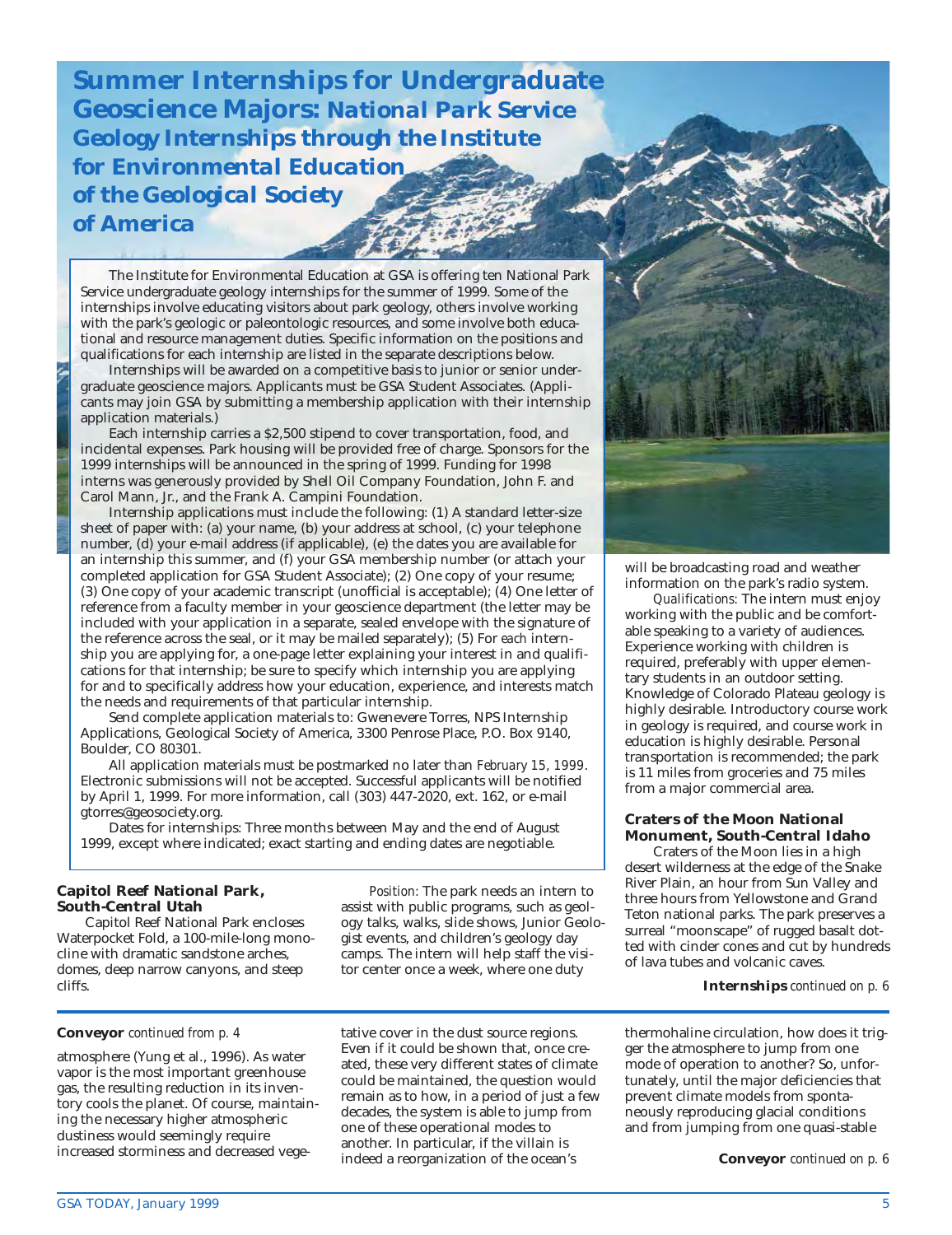#### **Internships** *continued from p. 5*

*Position:* The park seeks an intern to assist with locating, mapping, and inventorying the park's volcanic caves and their geologic, hydrologic, biologic, and cultural features.

*Qualifications:* For this field-based internship, the intern must be able to hike for long distances over rugged volcanic terrain in extreme summer weather. Caving experience is highly desirable. Course work in introductory geology and field geology is required; mineralogy and/or igneous petrology course work is desirable. The intern must have experience working with computer databases; experience with GPS mapping and ArcView is desirable. Demonstration of strong organizational skills and the ability to integrate information from many sources are required. Personal transportation is recommended; the park is roughly 25 miles from town.

#### **Denali National Park, South-Central Alaska**

Denali's bedrock geology includes Precambrian to Tertiary rock units roughly aligned in east-west belts along the Alaska Range and capped by magnificent 20,320 foot Mt. McKinley, the highest point in North America.

*Position:* The park needs an intern to identify, label, inventory, and organize rock, mineral, and fossil specimens from the park and surrounding areas and to assist in developing geologic exhibits for a park visitor center. Some fieldwork may also be required for collecting samples and assisting with park projects.

*Qualifications:* Course work in introductory geology, mineralogy, and field geology is required, and course work in paleontology is highly desirable. The ability to work with computer databases is required; experience with GPS and/or GIS is highly desirable. The intern must be able to hike and work in remote locations and extreme weather. Field work may require tent camping in remote sites.

**Florissant Fossil Beds National Monument, East-Central Colorado**

Florissant Fossil Beds National Monument contains a wealth of fossils preserved in sedimentary and volcanic Tertiary rock units surrounded by high Rocky Mountain scenery. Among the fossils are petrified sequoia stumps and delicate plants, animals, and insects.

*Position:* The park needs an intern to assist with public education and other park duties. About 60% of the internship will be giving geology and paleontology talks and programs, leading public tours of active paleontological digs, and staffing the visitor center and museum. About 25% will be completing park projects such as preparing exhibits and bulletins, assisting with paleontological digs, collecting natural resource data, or creating new educational programs. About 15% will be participating in training opportunities in fields such as paleontology, geology, park operations, fire management, natural resource management, and/or natural history.

*Qualifications:* Strong written and oral communication skills are required. The intern must enjoy working with the public and must be able to present geologic information in interesting and understandable ways. Course work in introductory geology, historical geology, and paleontology is required. The intern must be able to hike and work outdoors in the extremes of mountain summer weather. Personal transportation is highly recommended; the park is about 20 miles from a small mountain town.

*Dates:* About May 26–August 15, 1999; the intern must attend park training in late May.

**Fossil Butte National Monument, Southwest Wyoming**

Fossil Butte lies within the Wyoming Thrust Belt and contains a remarkable fossil record of Tertiary freshwater fish and a variety of insects, snails, turtles, birds, bats, and plants.

*Position:* The park needs an intern to help with tasks related to developing a virtual fossil quarry. The intern will help collect, document, and digitally photograph fish fossils in a quarry setting, prepare and curate specimens, and compile a computer database for the collection. The intern may also travel with park personnel to do field work at other paleontological sites, depending on the intern's interests and the park's needs.

*Qualifications:* Course work in introductory geology and paleontology is required. Course work in biology is desirable. Experience with computer databases and/or photography is desirable. Photographic equipment is available at the park. Personal transportation is recommended in order to take advantage of the region's resources.

#### **Conveyor** *continued from p. 5*

mode of operation to another are conquered, these models have little to offer regarding the prediction of the impacts of a conveyor shutdown.

#### **CONCLUSIONS**

The fact that we are unable to provide satisfactory estimates of the probability that a conveyor shutdown will occur or of its consequences is certainly reason to be extremely prudent with regard to CO<sub>2</sub> emissions. The record of events that transpired during the last glacial period sends us the clear warning that by adding greenhouse gases to the atmosphere, we are poking an angry beast (Fig. 5).

#### **ACKNOWLEDGMENTS**

This material is based upon work supported by the National Science Foundation under grant ATM9730546. This is LDEO contribution 5885.

**REFERENCES CITED**

Alley, R. B., Meese, D. A., Shuman, C. A., Gow, A. J., Taylor, K. C., Grootes, P. M., White, J. W. C., Ram, M., Waddington, E. D., Mayewski, P. A., and Zielinski, G. A., 1993, Abrupt increase in Greenland snow accumulation at the end of the Younger Dryas event: Nature, v. 362, p. 527–529.

Atkinson, T. C., Briffa, K. R., and Coope, G. R., 1987, Seasonal temperatures in Britain during the past 22,000 years, reconstructed using beetle remains: Nature, v. 325, p. 587–592.

Behl, R. J., and Kennett, J. P., 1996, Brief interstadial events in the Santa Barbara basin, NE Pacific, during the past 60 kyr: Nature, v. 379, p. 243–246.

Biscaye, P. E., Grousset, F. E., Revel, M., Van der Gaast, S., Zielinski, G. A., Vaars, A., and Kukla, G., l997, Asian provenance of glacial dust (stage 2) in the Greenland Ice Sheet Project 2 Ice Core, Summit, Greenland: Journal of Geophysical Research, v. 102, p. 26,765–26,781.

Blunier, T., Chappellaz, J., Schwander, J., Dallenbach, A., Stauffer, B., Stocker, T. F., Raynaud, D., Jouzel, J., Clausen, H. B., Hammer, C. U., and Johnsen, S. J., 1998, Asynchrony of Antarctic and Greenland climate change during the last glacial period: Nature, v. 394, p. 739–743.

Broecker, W. S., 1987, The biggest chill: Natural History, v. 96, p. 74–82.

Broecker, W. S., 1997a, Will our ride into the greenhouse future be a smooth one?: GSA Today, v. 5, p. 1–7.

Broecker, W. S., 1997b, Thermohaline circulation, the Achilles heel of our climate system: Will manmade  $CO<sub>2</sub>$ upset the current balance?: Science, v. 278, p. 1582–1588.

Broecker, W. S., 1998, Paleocean circulation during the last deglaciation: A bipolar seesaw?: Paleoceanography, v. 13, p. 119–121.

Broecker, W. S., and Denton, G. H., 1990, What drives glacial cycles?: Scientific American, January, v. 262, no. 1, p. 48–56.

Broecker, W. S., Kennett, J. P., Flower, B. P., Teller, J. T., Trumbore, S., Bonani, G., and Wolfli, W., 1989, Routing of meltwater from the Laurentide ice sheet during the Younger Dryas cold episode: Nature, v. 341, p. 318–321.

Broecker, W. S., Bond, G., Klas, M., Bonani, G., and Wolfli, W., 1990, A salt oscillator in the glacial Atlantic? 1. The concept: Paleoceanography, v. 5, p. 469–477.

Brook, E. J., Sowers, T., and Orchardo, J., 1996, Rapid variations in atmospheric methane concentration during the past 110,000 years: Science, v. 273, p. 1087–1091.

Chappellaz, J., Blunier, T., Raynaud, D., Branola, J. M., Schwander, J., and Stauffer, B., 1993, Synchronous changes in atmospheric CH4 and Greenland climate between 40 and 8 kyr BP: Nature v. 366, p. 443–445.

Clapperton, C. M., Hall, M., Mothes, P., Hole, M. J., Still, J. W., Helmens, K. F., Kuhry, P., and Gemmell, A. M. D., 1997, A Younger Dryas icecap in the equatorial Andes: Quaternary Research, v. 47, p. 13–28.

Dansgaard, W., Johnsen, S. J., Clausen, H. B., Dahl-Jensen, D., Gundestrup, N. S., Hammer, C. U., Hvidberg, C. S., Steffensen, J. P., Sveinbjornsdottir, A. E., Jouzel, J., and Bond, G., 1993, Evidence for general instability of past climate from a 250-kyr ice-core record: Nature, v. 364, p. 218–220.